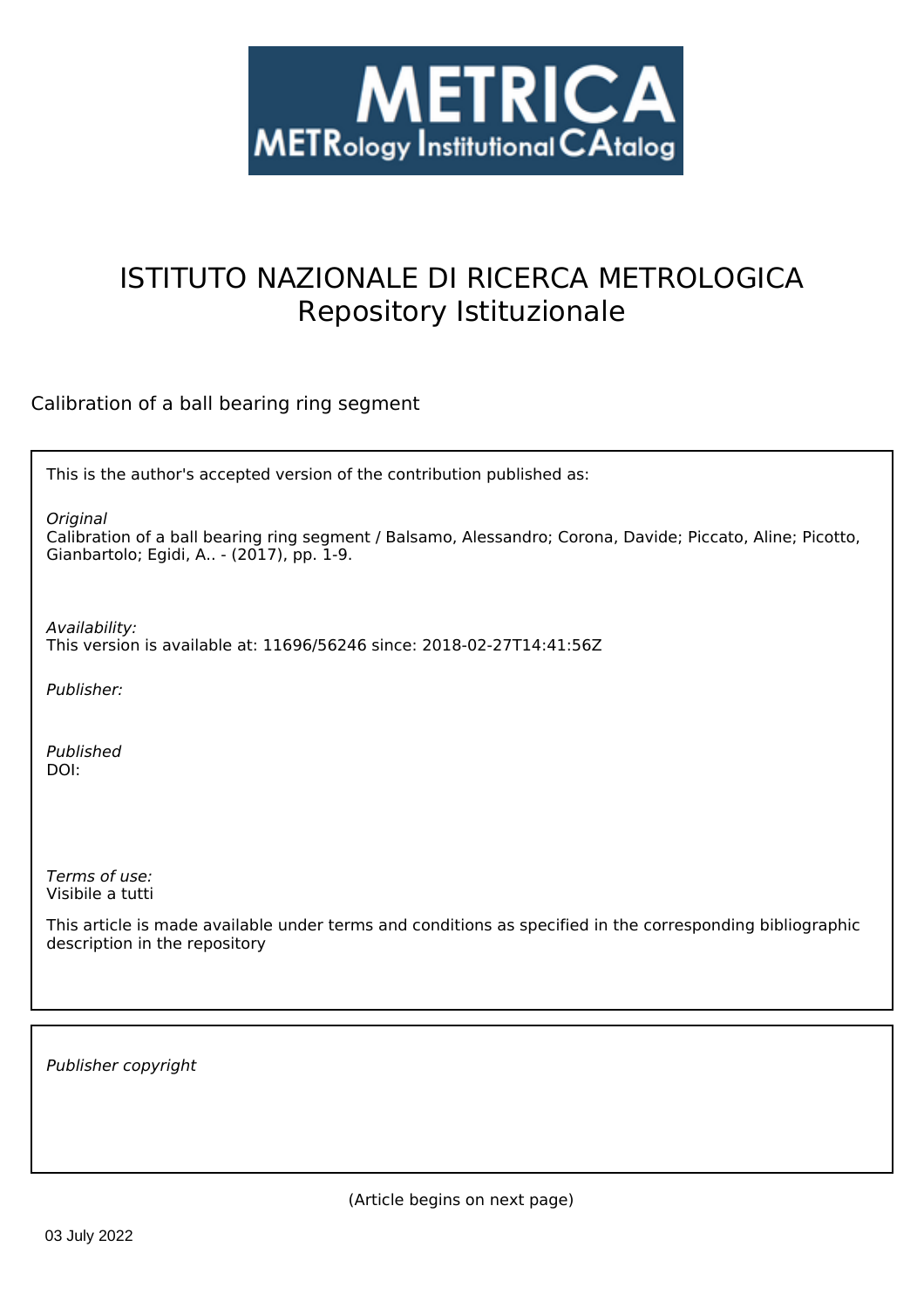

*A. Balsamo, D. Corona, A.Piccato, G.B. Picotto, A. Egidi*

## **Calibration of a ball bearing ring segment**

T.R. 20/2017 September 2017

I.N.RI.M. TECHNICAL REPORT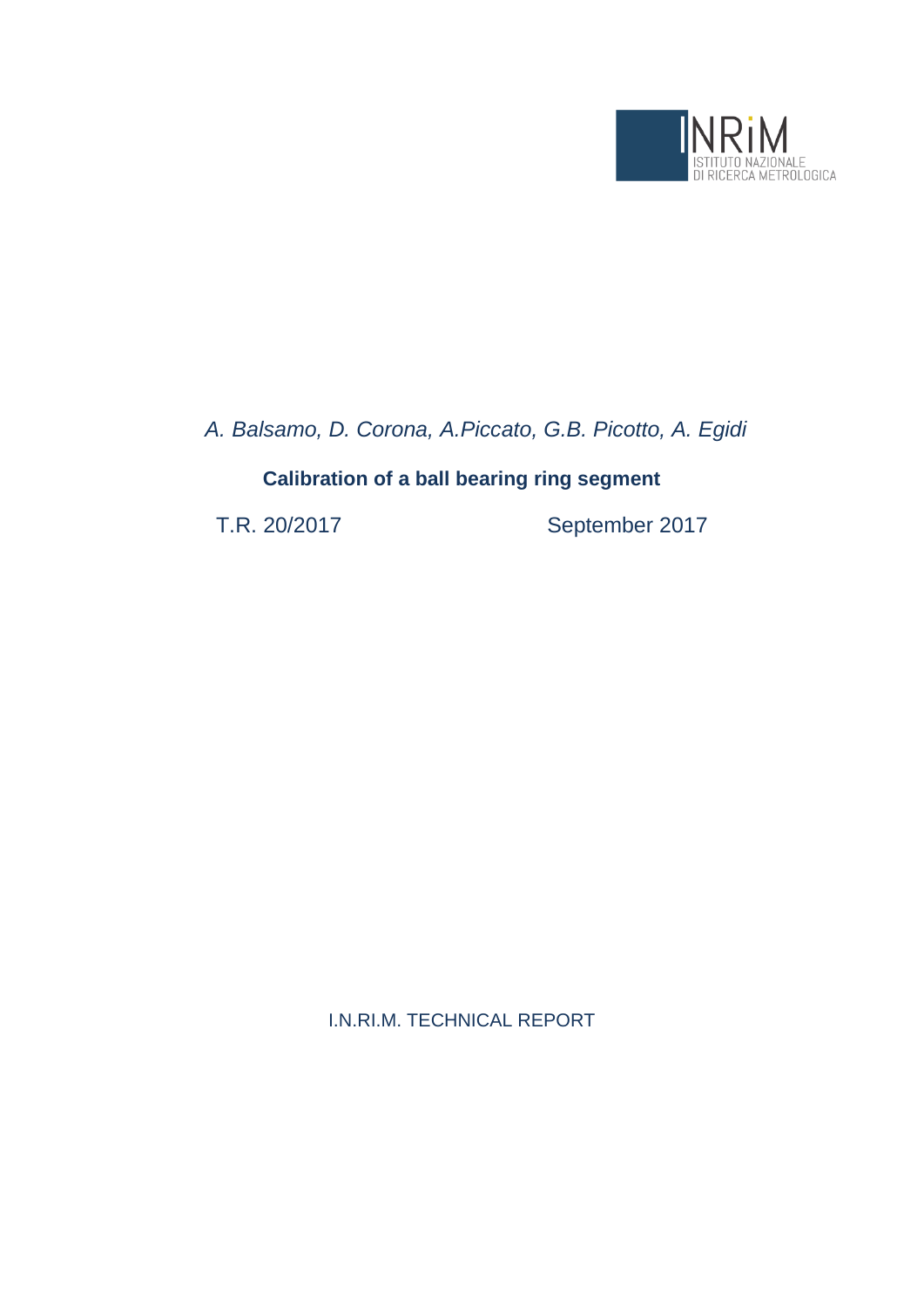#### **Abstract**

This technical report describes the calibration of a ball bearing ring segment. INRIM designed the ring segment to be representative of bearing rings  $\varnothing$  > 1 m and MG Marposs S.p.a. (Turin, Italy) manufactured the workpiece. The calibration has been performed with the coordinate measuring machine CMM/ST001 at INRIM.

**The present work is related to the deliverable 2.2.3 of Drive Train Poject (ENG56).**

*Questo rapporto tecnico descrive la taratura di un segmento di anello di un cuscinetto a sfere. L'INRIM ha progettato il segmento di anello che è stato quindi prodotto dalla MG Marposs S.p.a. di Torino. La taratura è stata eseguita con la macchina a coordinate CMM/ST001 dell'INRIM.*

*Questo lavoro si colloca all'interno del Progetto DriveTrian (ENG56) come deliverable 2.2.3.*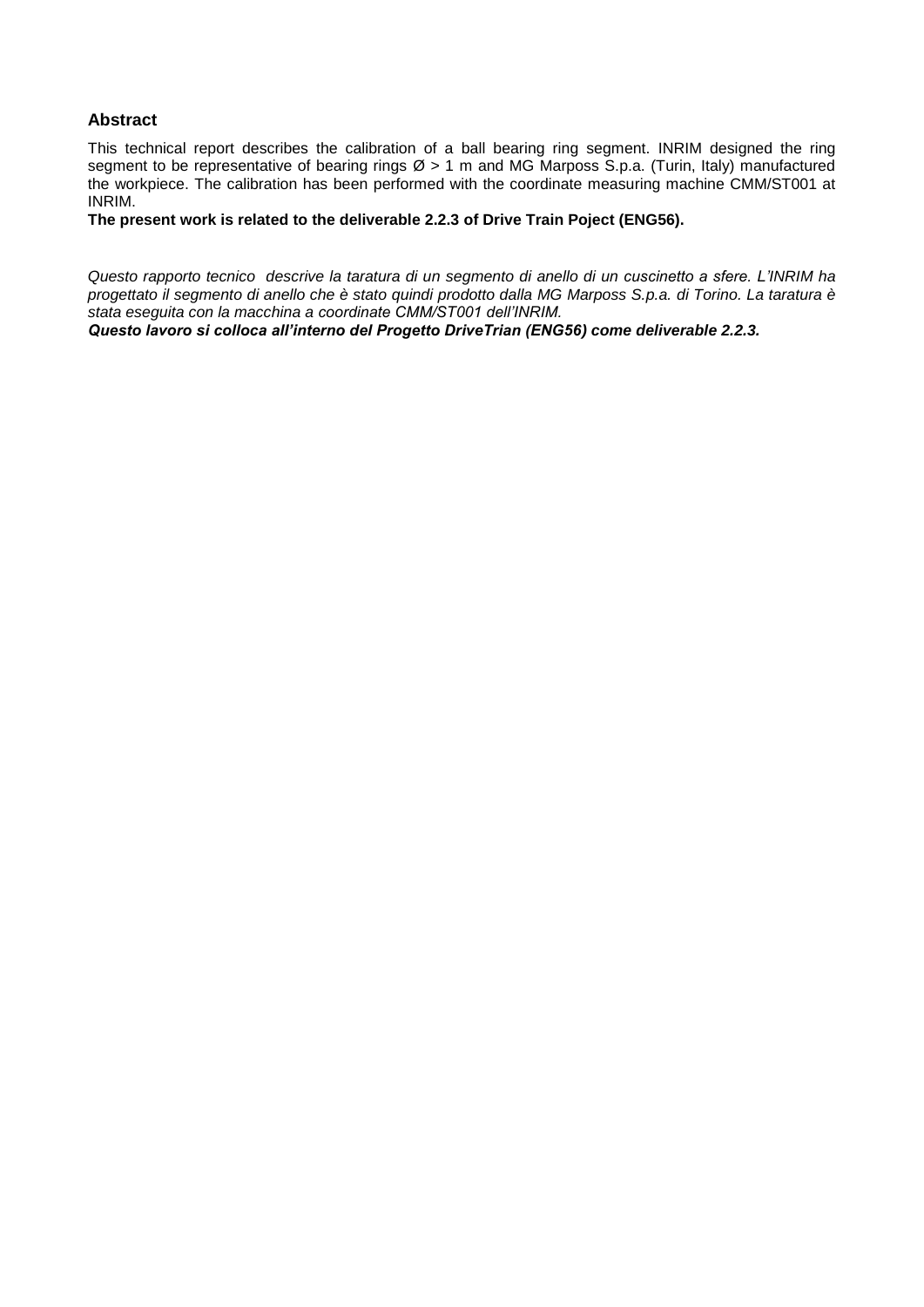#### **1. MEASURAND, MEASUREMENT PROCEDURE AND CONDITIONS**

#### **1.1 Measurands**

The ring segment embodies two nominally coaxial features: a cylinder and a torus. Both the cylinder and the torus are highly partial features, which poses a challenge for the calibration [1] The torus is partial along its ring and its tube, and the cylinder has an aperture of roughly 30° for a diameter of about 1 m. The measurands to calibrate are defined in terms of intrinsic and location features, according to the model for geometrical specification and verification [2] and they are:

- Intrinsic parameters Radius of cylinder, radius of the ring (torus) and radius of the tube (torus)
- Location parameters (axes) the coaxiality by torus and cylinder (location), the angles by the axes of torus and cylinder in the radial and tangential planes (orientation);



Figure 1: Ring segment photo (left), Sketch of intrinsic and local parameters (right).

The nominal parameters of the ring segment are summarised in the following table and Fig.2:

| <b>Geometrical parameters</b>         |         |
|---------------------------------------|---------|
| <b>Total length</b>                   | 250 mm  |
| Section height                        | 115 mm  |
| Nominal radius of the inner cylinder  | 491 mm  |
| Nominal radius of the circular groove | 43,5 mm |
| Nominal top radius of the torus       | 500 mm  |
| Weight                                | 9 Kg    |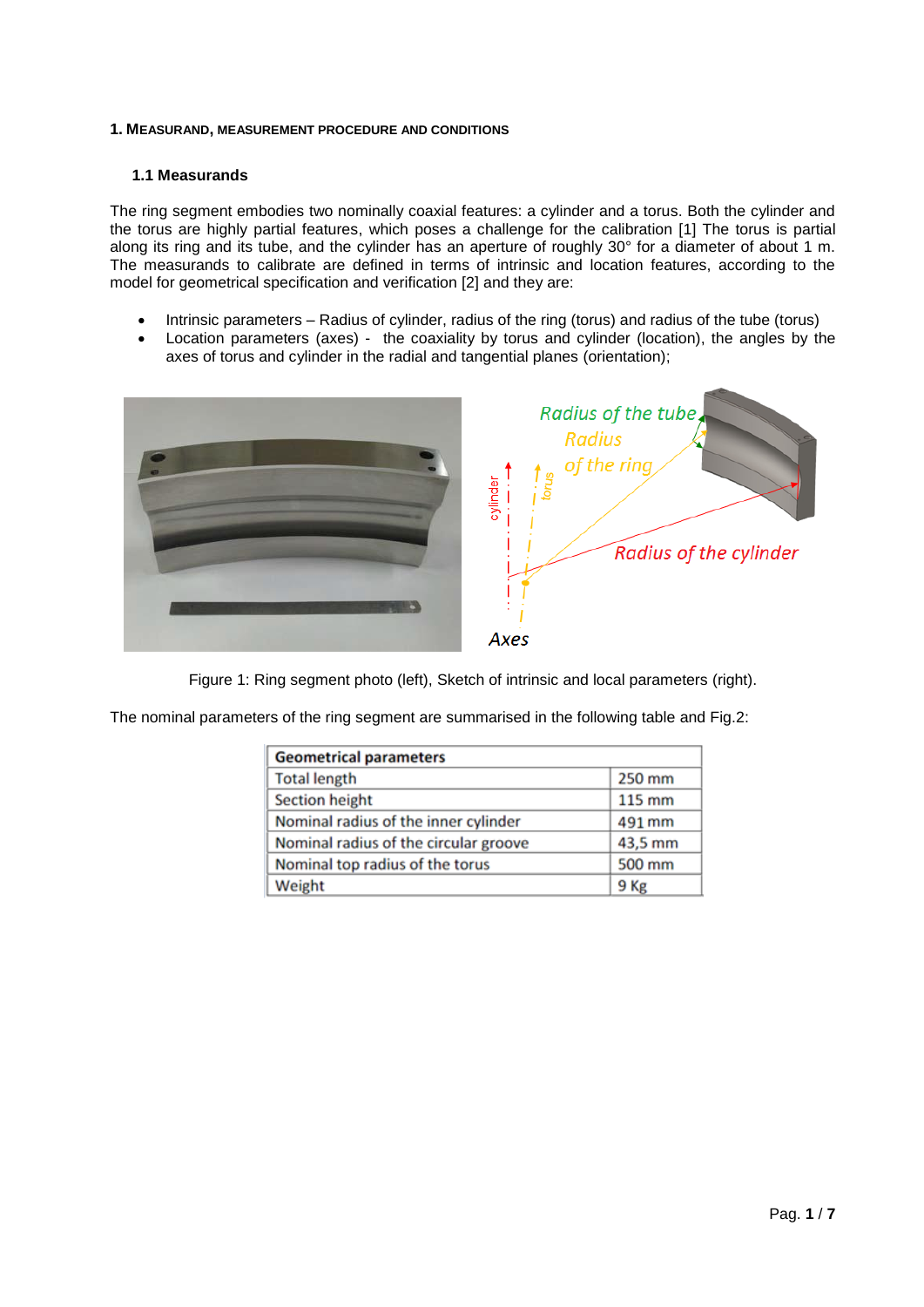

Figure 2: ring segment representative of bearing rings  $\varnothing$  > 1 m

### **1.2 Procedure**

The calibration has been performed with the coordinate measuring machine CMM/ST001, with the ring segment mounted on the workpiece table and a configuration of the stylus system with two stylus: one stylus in horizontal position and one stylus in vertical position. See Fig. 3 and Fig 4 for the set up.



Figure 3: Set up - A: straightness standard; B: short gauge block wrung on a platen; C: ring segment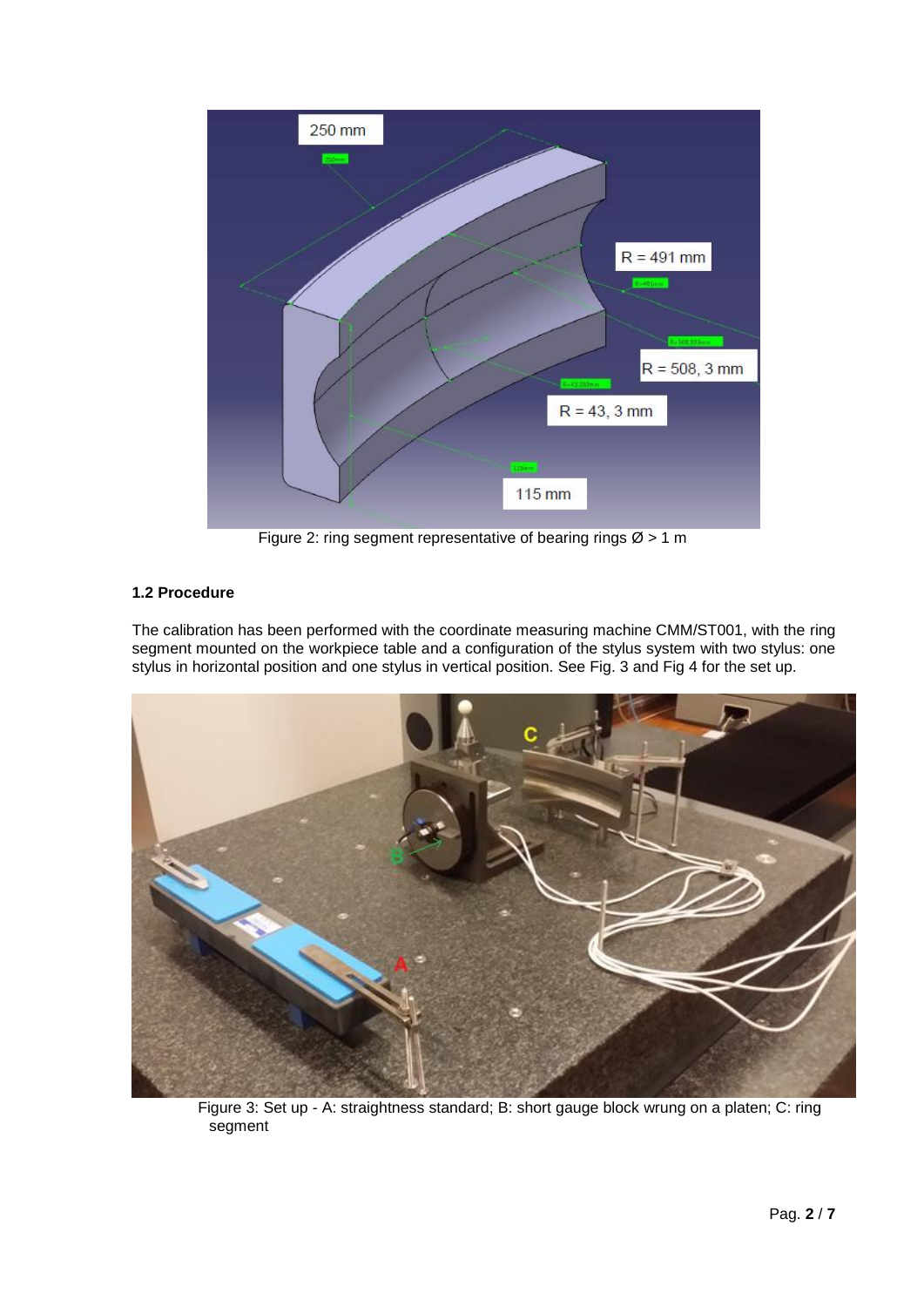

Figure 4: Thermometers displacement (1,2,3 and 4); A: sketch of CMM (machine axes: blue);

Traceability of CMM measurements is underpinned by suitable standards (Fig. 5). Traceability along tangential direction and along radial direction is obtained by means of two gauge blocks, whereas a straightness standard is used to correct the straightness error of the relevant portion of the CMM axis the ring sector is aligned to (Fig. 2).

The calibration is done as follow:

The distance of the two reference pin seats of the standard are calibrated with a CMM by comparison with the calibrated 250 mm gauge block CEJ 750004. This provides traceability in the tangential direction of the standard (precalibration). In subsequent measurements, this distance is measured again, and the coordinates along that direction of measured points are stretched so as to achieve the calibrated value (Fig. 5). This also correct for thermal expansion in that direction.

The calibrated straight edge s/n 13.110 is also measured, to correct for the CMM straightness.

All remaining measurements are then taken, with the addition of the calibrated 160 mm gauge block (set s/n 415.1030 – 30410) which provides traceability along the radial direction. The resulting proportional correction is then propagated to all point coordinates in that direction. The fact that the measured features are highly partial amplifies the CMM errors, specifically the scale error in the radial direction and the straightness error along the tangential direction. These are recovered by comparison with the short gauge block and with the straight edge.



Figure 5: scheme of traceability chain and applied corrections

To minimise the effects of the CMM geometry errors, the calibrated gauge blocks used are aligned parallel and positioned as close as possible to the features under precalibration (Fig. 2). This way the effects of the CMM geometry errors are second order and neglected.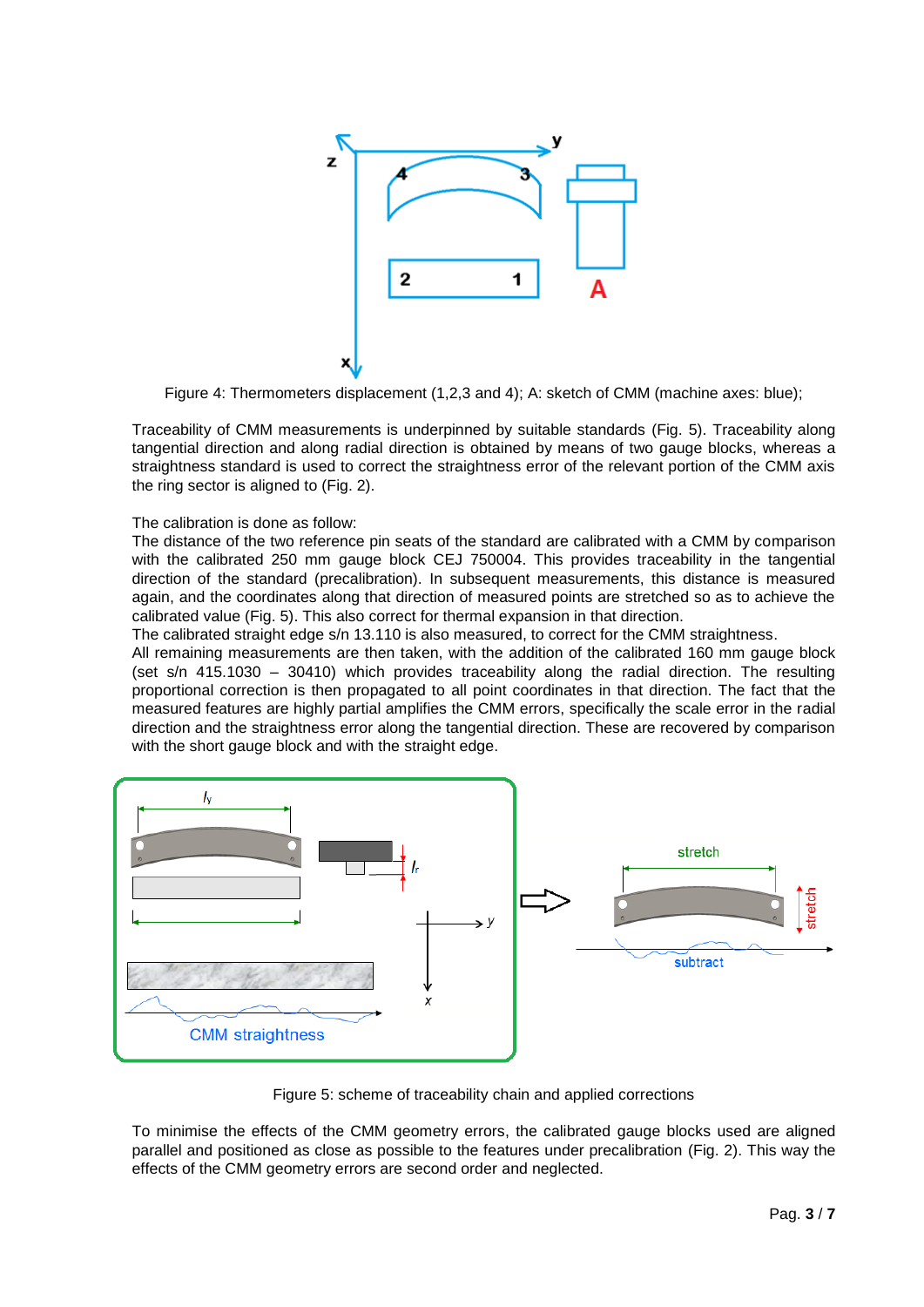The deviation of the mean temperatures of the ring segment and of the calibrated gauge blocks from the standard reference temperature (20 °C [3]) is relevant to the precalibration and is compensated for. On the contrary, it is not to the actual calibration as the scale factors applied to all sampled points already include and compensate for thermal expansion effects.

#### **1.3 Environmental condition**

The ring segment and gauge blocks temperatures varied during the measurement as shown in the following table. The value of the thermal expansion coefficient (CTE) of the ring segment was assumed at (11.5  $\pm$  2.5)  $\times$  10<sup>-6</sup> K<sup>-1</sup>.

| Long gauge block  <br>temperature | $T_i / {}^{\circ}C$ | $T_{\rm e}$ / °C | $T_f$ / $^{\circ}$ C | ΔT / K       | $\Delta$ T <sub>20</sub> / K |
|-----------------------------------|---------------------|------------------|----------------------|--------------|------------------------------|
|                                   | 19.867              | 19.871           | 19.883               | $-0.016$     | $-0.188$                     |
| Ъ                                 | 19.730              | 19.758           | 19.765               | $-0.034$     |                              |
|                                   |                     |                  |                      |              |                              |
| Ring segment<br>temperature       | $T_i / {}^{\circ}C$ | $T_{\rm e}$ / °C | $T_f/K$ °C           | $\Delta T/K$ | $\Delta$ T <sub>20</sub> / K |
| Т3                                | 19.695              | 19.706           | 19.715               | $-0.019$     | $-0.176$                     |
| T4                                | 19.920              | 19.946           | 19.965               | $-0.046$     |                              |

#### **2. MEASUREMENT RESULTS AND ASSOCIATED UNCERTAINTIES**

Torus mean Form

#### **2.1 Results**

The calibration values and their uncertainties are reported in the tables below.

|                |                                                           |             | <b>Repetitions</b> | Mean       | Uncertainty |         |
|----------------|-----------------------------------------------------------|-------------|--------------------|------------|-------------|---------|
|                |                                                           | 1           | 2                  | 3          | values      | υ       |
|                | unit                                                      | mm          | mm                 | mm         | mm          | mm      |
| Cylinder       | Radius                                                    | 491.20148   | 491.19088          | 491.19452  | 491.195 63  | 0.00659 |
| Torus          | Radius of the ring                                        | 455.829 62  | 455.820 69         | 455.824 64 | 455.82498   | 0.05344 |
|                | Radius of the tube                                        | 44.080 28   | 44.08030           | 44.080 06  | 44.080 21   | 0.00163 |
|                | unit                                                      | urad        | urad               | urad       | urad        | urad    |
|                | Angle of inclination of the<br>torus axis on the plane xz | 444.396     | 446.054            | 446.141    | 445.530     | 21.729  |
|                | Angle of inclination of the<br>torus axis on the plane yz | $-74.927$   | $-73.915$          | $-73.915$  | $-74.252$   | 4.778   |
|                |                                                           |             |                    |            |             |         |
| Furter results | Cylinder mean Form                                        | 0.009 81 mm |                    |            |             |         |

0.005 04 mm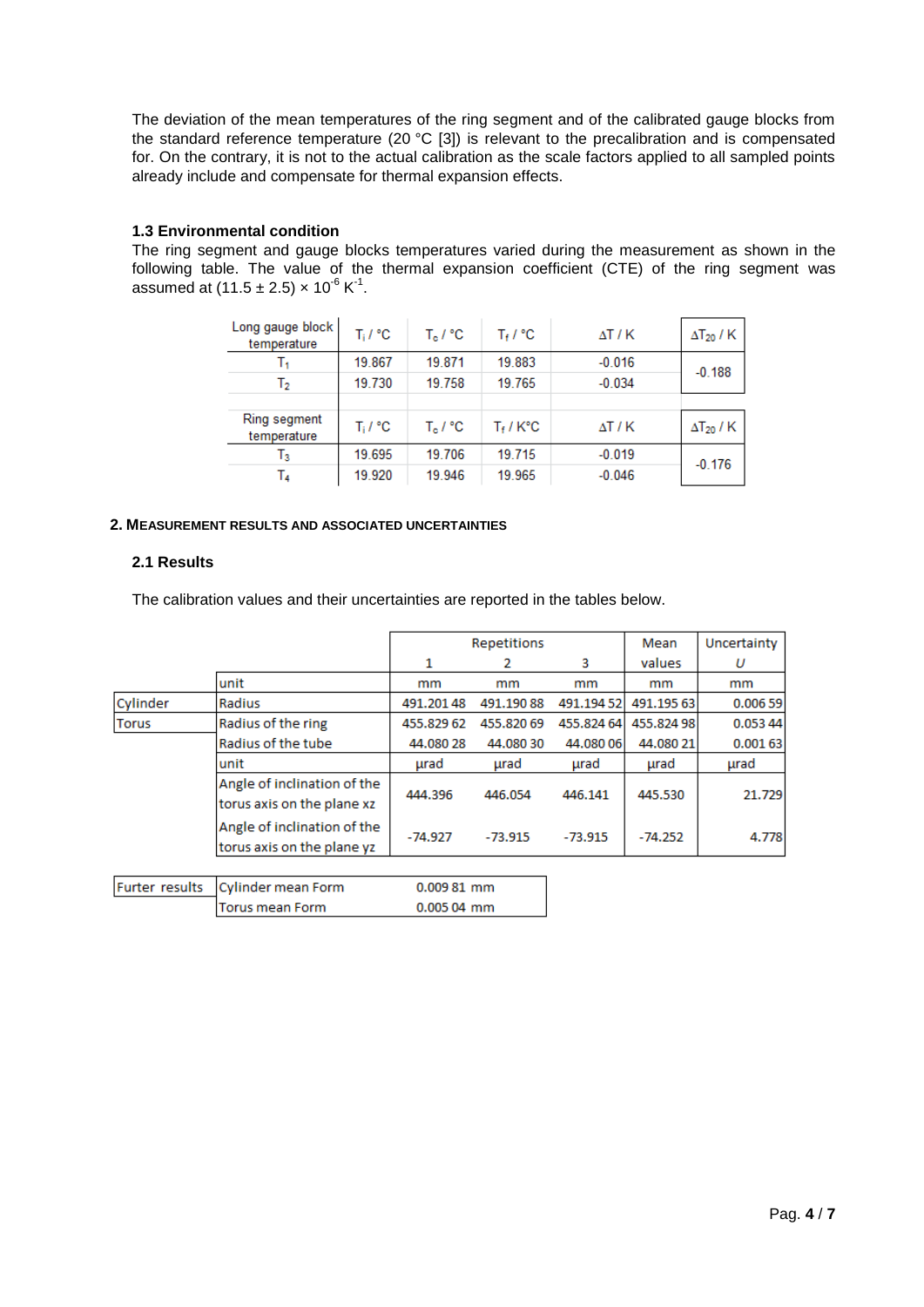## **2.2 Uncertainty**

The uncertainty of measurement is summarised in the following tables.

| Precalibration          | input uncertainty |               | Sensitivity  |              | Standard component |
|-------------------------|-------------------|---------------|--------------|--------------|--------------------|
|                         | $u(x_i)$          |               | $c_i$        |              | $u_i(y)$ / $\mu$ m |
| <b>Resolution</b>       | $0,029$ µm        |               | 1.414        |              | 0,041              |
| Gauge block calibration | $0,025 \mu m$     |               |              |              | 0,025              |
| Gauge block temperature | 0,023K            |               |              | $0,184$ µm/K | 0,004              |
| Gauge block CDT         |                   | $0,577$ ppm/K | $-0,003$ K m |              | $-0,002$           |
| Workpiece temperature   | 0,023K            |               |              | $0,168$ µm/K | 0,004              |
| <b>Workpiece CDT</b>    |                   | 1,443 ppm/K   | $-0.003$ K m |              | $-0,004$           |
| Probe anisotropy        | $0,033$ µm        |               |              |              | 0,033              |
|                         |                   |               |              | u(y)         | 0,059              |
|                         |                   | (k=2)         |              |              | 0,117              |

| Cylinder radius                                          | input uncertainty  | Sensitivity | Standard component |  |
|----------------------------------------------------------|--------------------|-------------|--------------------|--|
|                                                          | $u(x_i)$ / $\mu$ m | $c_i$       | $u_i(y)$ / $\mu$ m |  |
| Stylus tip radius                                        | 0,212              |             | 0,212              |  |
| Noise of the probing system                              | 0,100              | 12,543      | 1,254              |  |
| Probing system anisotropy                                | 0,033              | 33,665      | 1,111              |  |
| Global scale factor (including<br>traceability), along x | 0.059              | 33,665      | 1,973              |  |
| Global scale factor (including<br>traceability), along y | 0,128              | 4,420       | 0,564              |  |
| Straightedge                                             | 0,155              | 12,543      | 1,941              |  |
|                                                          |                    | u(y)        | 3,291              |  |
|                                                          | (k=2               |             | 6,583              |  |

| Ring radius (torus)            | input uncertainty  | Sensitivity | Standard component |  |
|--------------------------------|--------------------|-------------|--------------------|--|
|                                | $u(x_i)$ / $\mu$ m | C j         | $u_i(y)$ / $\mu$ m |  |
| Stylus tip radius              | 0,212              |             | 0,212              |  |
| Noise of the probing system    | 0,734              | 35,476      | 26,041             |  |
| Probing system anisotropy      | 0,033              | 33,665      | 1,111              |  |
| Global scale factor (including | 0,059              | 33,665      | 1,973              |  |
| traceability), along x         |                    |             |                    |  |
| Global scale factor (including | 0,128              | 4,101       | 0,523              |  |
| traceability), along y         |                    |             |                    |  |
| Straightedge                   | 0,155              | 35,476      | 5,491              |  |
|                                |                    | u(y)        | 26,715             |  |
|                                | (k=2               |             | 53,431             |  |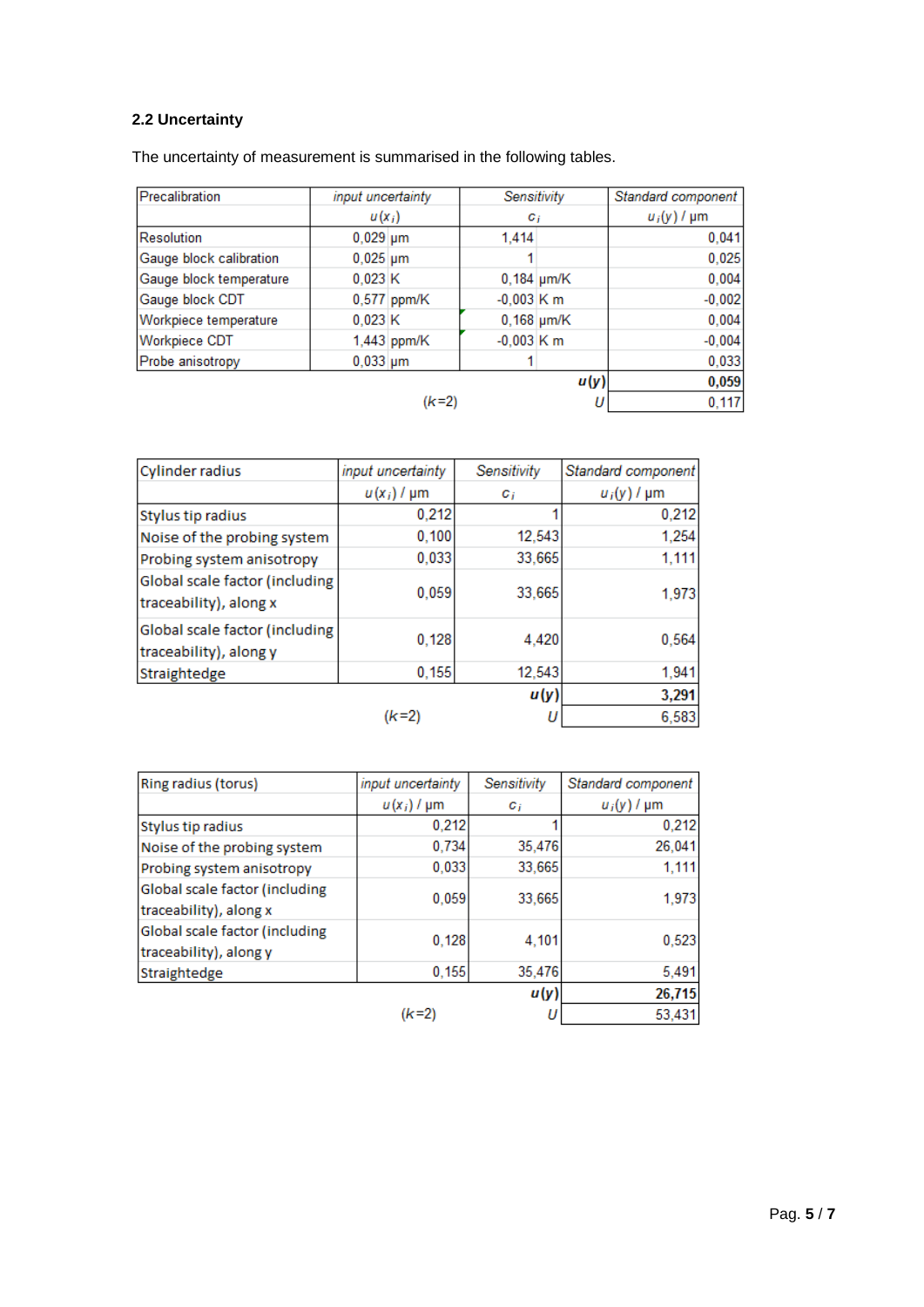| Tube radius (torus)                                      | input uncertainty  |             | Sensitivity  |              | Standard component |
|----------------------------------------------------------|--------------------|-------------|--------------|--------------|--------------------|
|                                                          | $u(x_i)$ / $\mu$ m |             | $c_i$        |              | $u_i(y)$ / $\mu$ m |
| Stylus tip radius                                        | 0.212              | μm          |              |              | 0,212              |
| Noise of the probing system                              | 0,045              | μm          | 6,911        |              | 0,309              |
| Probing system anisotropy                                | 0.071              | μm          | 7.464        |              | 0,528              |
| Global scale factor (including<br>traceability), along x | 0.059              | um          | 7.464        |              | 0.438              |
| Uncorrected bias in z                                    | $-0.209$           | κ           |              | $0,946$ µm/K | $-0,198$           |
| Workpiece temperature                                    | 0.023              | Κ           |              | $0,946$ µm/K | 0,022              |
| <b>Workpiece CTE</b>                                     |                    | 1,443 ppm/K | $-0,017$ K m |              | $-0,025$           |
| Global scale factor, along z                             | 0,100              |             |              |              | 0,100              |
|                                                          |                    |             |              | u(y)         | 0,813              |
|                                                          | (k=2               |             |              | U            | 1,626              |

| Angle of inclination of the torus                        | input uncertainty |      | Sensitivity   |      | Standard component   |
|----------------------------------------------------------|-------------------|------|---------------|------|----------------------|
| axis on the plane xz                                     | $u(x_i)$          |      | $G_{\hat{I}}$ |      | $u_i(y)$ / $\mu$ rad |
| Stylus tip radius                                        | 0.707             | μm   |               |      |                      |
| Noise of the probing system                              | 0.112             | μm   | 78.997        | 1/m  | 8.864                |
| Probing system anisotropy                                | 0.071             | μm   | 63.961        |      | 4.523                |
| Global scale factor (including<br>traceability), along x | 0.059             | μm   |               |      |                      |
| Global scale factor (including<br>traceability), along y | 0.128             | μm   |               |      | 0                    |
| Straightedge                                             | 0.155             | μm   |               |      |                      |
| <b>CMM Geometrical errors</b>                            | 0.058             | μm   | 73.856        | 1/m  | 4.264                |
| Reference system                                         | 0.913             | urad |               |      | 0.913                |
|                                                          |                   |      |               | u(y) | 10.865               |
|                                                          | (k=2              |      | U             |      | 21.729               |

| Angle of inclination of the torus                        | <i>input uncertainty</i><br>Sensitivity |      |                | Standard component |                      |
|----------------------------------------------------------|-----------------------------------------|------|----------------|--------------------|----------------------|
| axis on the plane yz                                     | $u(x_i)$                                |      | C <sub>i</sub> |                    | $u_i(y)$ / $\mu$ rad |
| Stylus tip radius                                        | 0.707                                   | μm   |                |                    |                      |
| Noise of the probing system                              | 0.112                                   | um   | 5.727          | 1/m                | 0.643                |
| Probing system anisotropy                                | 0.071                                   | μm   | 3.927          |                    | 0.278                |
| Global scale factor (including<br>traceability), along x | 0.023                                   | μm   |                |                    |                      |
| Global scale factor (including<br>traceability), along y | 1.443                                   | μm   | 0              |                    |                      |
| Straightedge                                             | 0.100                                   | μm   |                |                    |                      |
| <b>CMM Geometrical errors</b>                            | 0.087                                   | um   | 4.534          | 1/m                | 0.393                |
| Reference system                                         | 2.250                                   | urad |                |                    | 2.250                |
|                                                          |                                         |      |                | u(y)               | 2.389                |
|                                                          | (k=2                                    |      |                |                    | 4.778                |

The reported expanded uncertainty of measurement *U* is stated as the standard uncertainty of measurement multiplied by the coverage factor *k* = 2, which for a normal distribution corresponds to a coverage probability of approximately 95%.

In the evaluation of the standard uncertainty, the long-term stability of the object under measurement has not been considered.